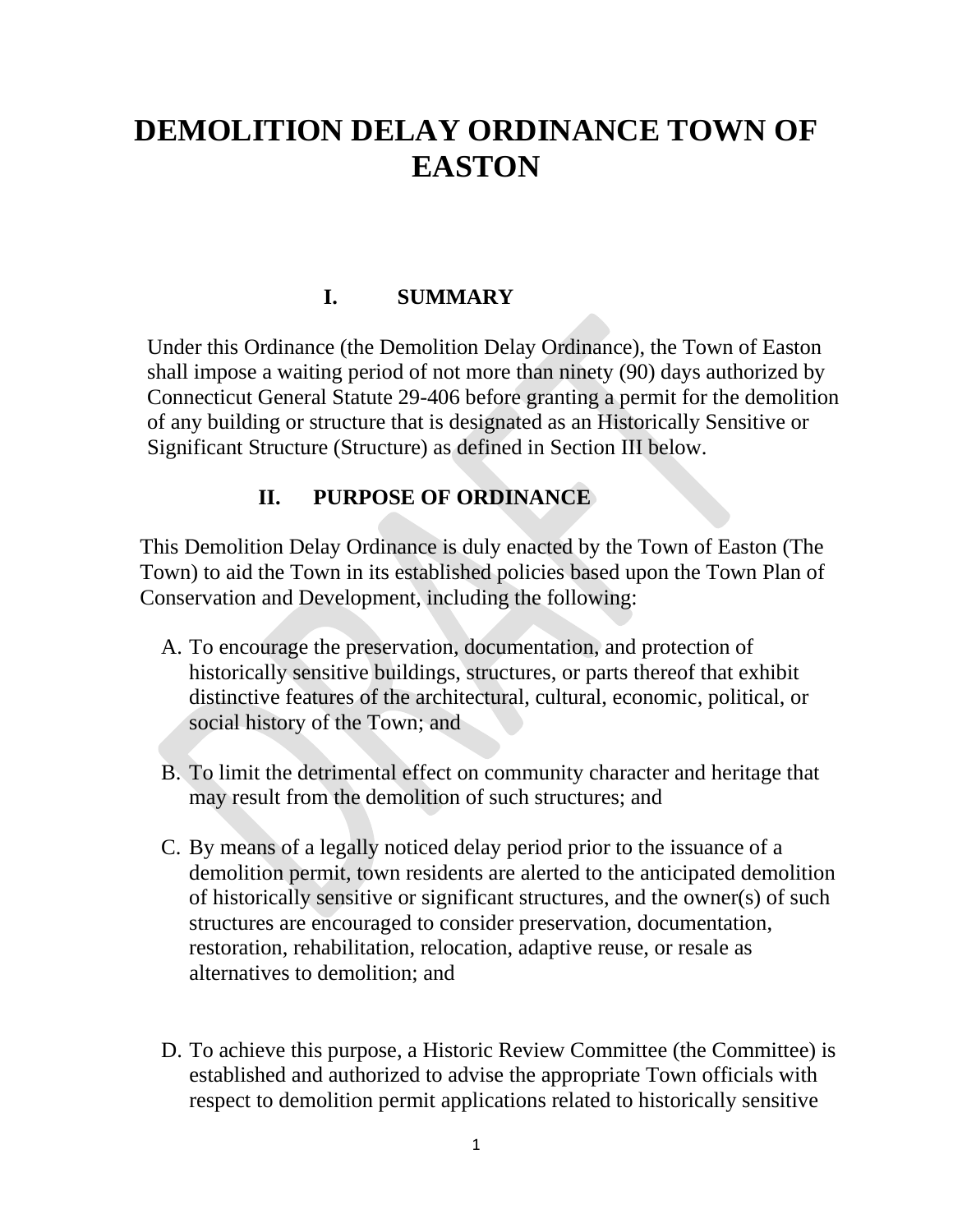and/or significant structures. The Historic Review Committee shall require recommendations from qualified historic, archaeological, and/or historic architectural consultants. Applicants are also encouraged to consult with qualified individuals concerning historic and cultural sensitivity, significance, or preservation of structures to be demolished.

#### **III. DEFINITIONS**

The following terms are defined solely for their use within the language of this ordinance:

- A. APPLICANT Any person or entity who files an application with the Town for a demolition permit. If the applicant for the Demolition Permit is not the owner(s) of record of the premises upon which the building or structure is situated, the owner(s)' consent or endorsement of the proposed application must be provided on the Demolition Permit application.
- B. APPLICATION A written request to the Town, in a format as prescribed by the Town, to issue a permit for the demolition of a building, structure or any part thereof.
- C. BUILDING OFFICIAL a person hired or appointed by the Town to serve as Building Inspector, or otherwise duly authorized to issue demolition permits.
- D. COMMITTEE (HISTORIC REVIEW COMMITTEE) as described in Section IV.
- E. CONSULTANT a qualified historian, archaeologist, or architectural historian meeting professional standards of education and experience as generally defined and/or listed by the National Park Service (NPS).
- F. DELAY PERIOD A waiting period of up to 90 days, imposed by the Town, as described in Section V.
- G. DEMOLITION The intentional act of substantially pulling down, destroying, dismantling, defacing, removing, or razing a building, structure, or any part thereof, or commencing the work of a total, substantial, or partial destruction.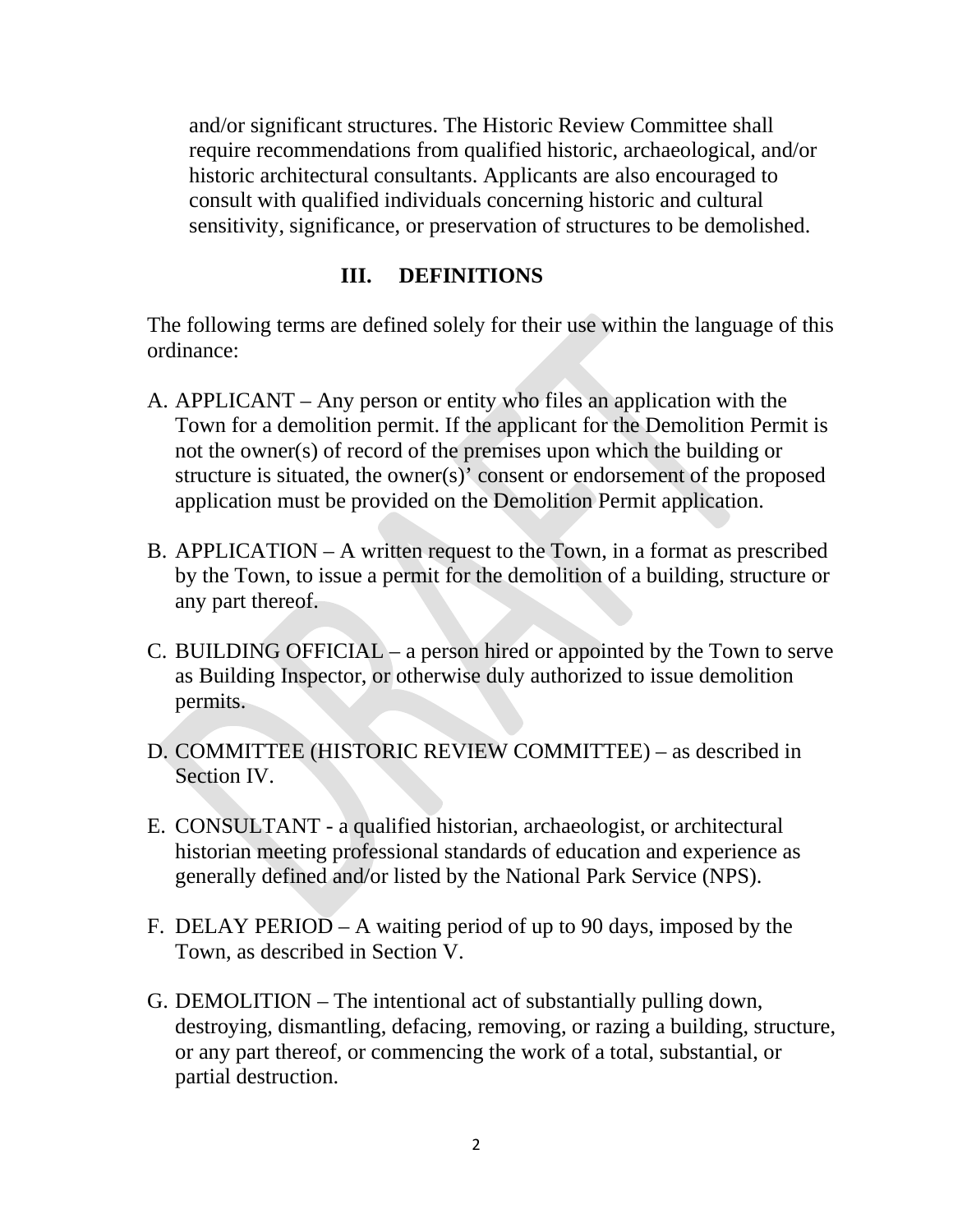- H. DEMOLITION BY NEGLECT The failure by the owner of record to secure and maintain the building or structure during the demolition delay period in a manner that minimizes the risk of water penetration, vandalism, fire, or other significant damage.
- I. DEMOLITION PERMIT The permit issued by the Town Building Inspector authorizing demolition of an existing building, structure, or any part thereof.
- J. INDEX TO HISTORIC HOMES IN EASTON The list of buildings and structures based on the *Easton Historic Resources Inventory* recorded and currently filed with the Connecticut Department of Economic and Community Development (formally known as the Connecticut Historical Commission) in Hartford. Buildings and structures on this list are considered either Historically Sensitive or Historically Significant as defined in Section III, Subsections K. or L. Buildings and structures on this list are to be noted on the assessor's property cards. This index is also on file at the Town Hall and may be viewed during normal business hours.
- K. HISTORICALLY SENSITIVE STRUCTURE Any building, structure, or part thereof which has been determined by the Committee and their consultants to meet criteria for listing on the State Register of Historic Places (SRHP) or National Register of Historic Places (NRHP), as defined: "The quality of significance in American history, architecture, archaeology, engineering, and culture is present in districts, sites, buildings, structures, and objects that possess integrity of location, design, setting, materials, workmanship, feeling and association;" or
	- 1. that is associated with events that have made a significant contribution to the broad patterns of our history; or
	- 2. that is associated with the lives of persons significant in our past; or
	- 3. that embodies the distinctive characteristics of a type, period, or method of construction, or that represent the work of a master, or that possess high artistic value, or that represent a significant and distinguishable entity whose components may lack individual distinction; or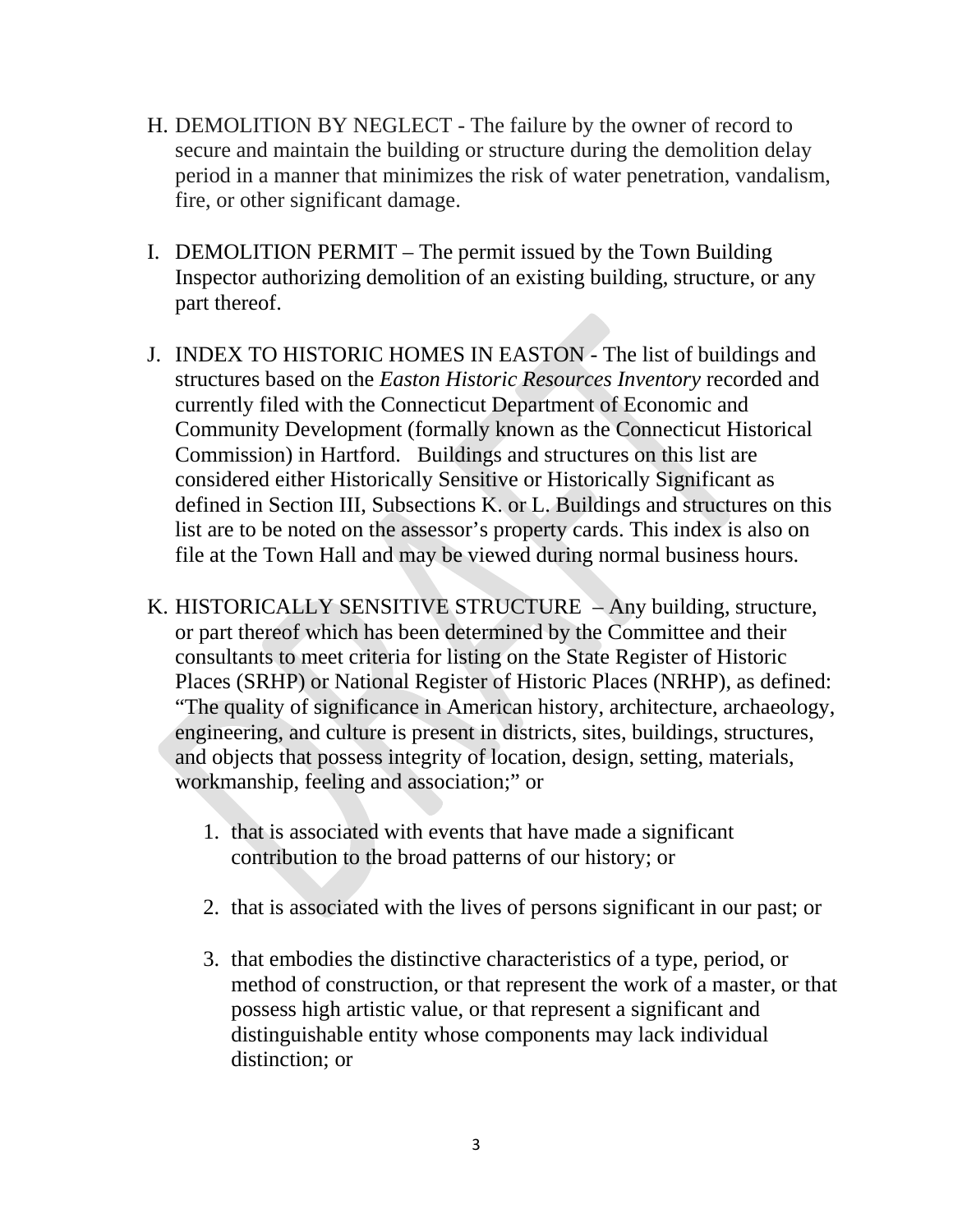- 4. that has yielded, or may be likely to yield, information important in history.
- L. HISTORICALLY SIGNIFICANT STRUCTURE Any building, structure, or part thereof which has been determined by the Committee and their consultants to be significant to the community based on one or more of the following criteria:

1. The structure has been determined by the State Historic Preservation Office and/or the National Park Service to be eligible for listing on the State Register of Historic Places or National Register of Historic Places, or

2. The structure and/or buildable area contains Historic Preservation Easements recorded by deed with the Town of Easton; or

- 3. The structure is listed on the State Register of Historic Places or National Register of Historic Places, or is partially or completely within the boundaries of a district so listed.
- M. APPENDIX P The list of buildings and structures in Appendix P of the 2009 Historical and Archaeological Assessment Survey of Easton Connecticut prepared by Stuart Reeve et al. for the Town of Easton. Buildings and structures listed and highlighted in this index are considered either Historically Sensitive and/or Historically Significant as defined in Section III, Subsections K or L.

# **IV. HISTORIC REVIEW COMMITEE**

- A. The Committee is the body authorized and appointed by the Board of Selectmen to advise the pertinent town officials at the Building Department on the issuance of demolition permits related to Historically Sensitive or Significant Structures under this Ordinance.
- B. The Committee shall consist of 3 members, one designee from the Planning & Zoning Commission or another qualified Town official, and two Easton citizens to be appointed by the Board of Selectmen. In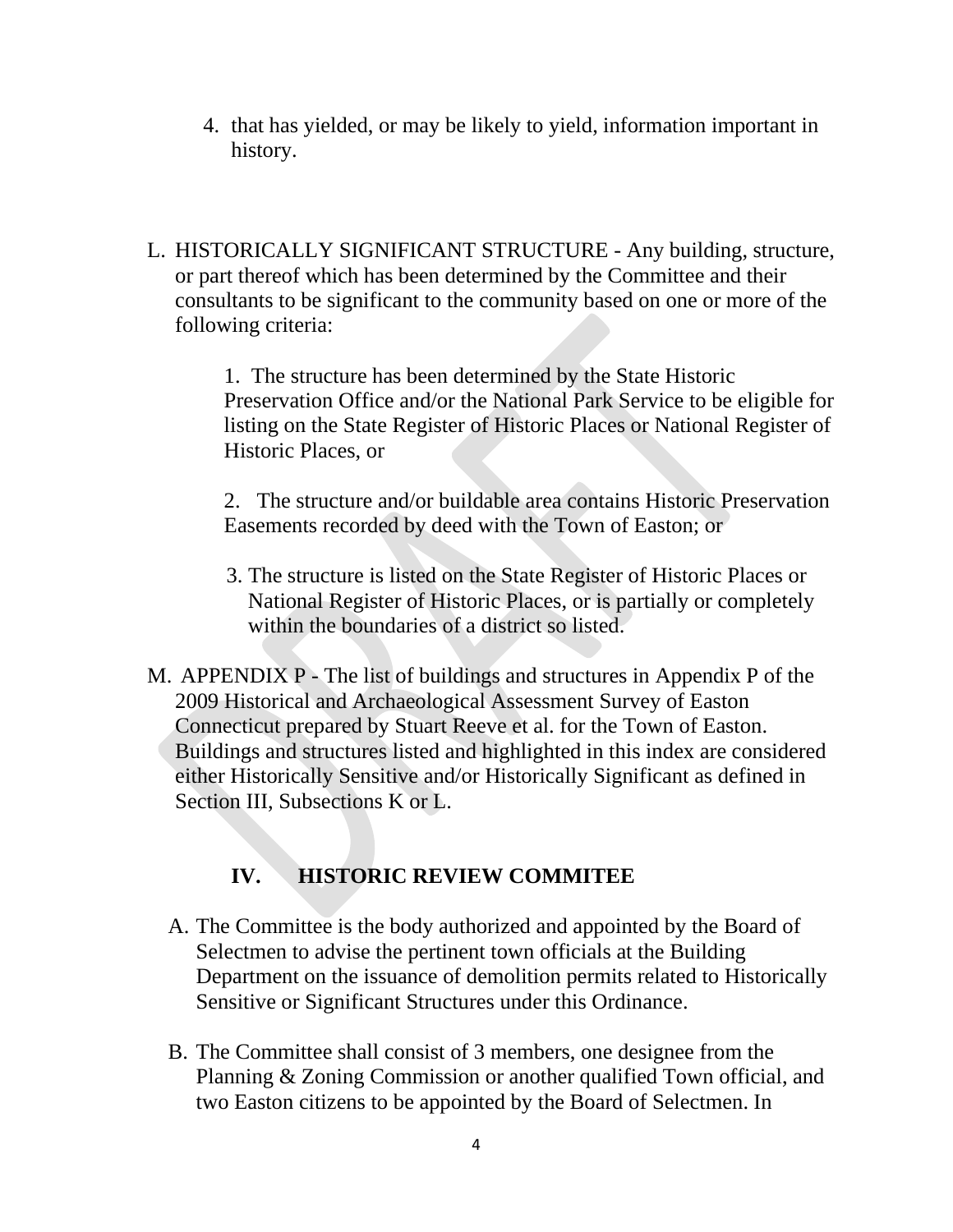addition, two Easton residents will be appointed as alternate members. All members shall possess knowledge of local history and/or historic preservation practices. Initially, two members of the Committee will serve for two years and one for four years. Also initially, one of the alternates will serve for two years and the other for four years. Afterwards, all terms will be for four years. In the event a member cannot fulfill their term, a replacement shall be appointed for the duration of the term.

- C. The Committee is required to seek the advice of the Town's historic preservation consultants and other qualified experts as deemed necessary by the Committee to document historic sensitivity and/or significance of structures, and recommendations for alternative actions to demolition.
- D. The Committee shall elect a Chairperson and a Secretary and shall meet a minimum of twice per annum or more frequently as needed to determine historic sensitivity of structures under review for demolition.
- E. The Committee and their historic preservation consultants will be charged with conducting a periodic review and updating of the structures to be included in the Demolition Delay process that are listed in the *Index to Historic Homes in Easton* once every twenty-four (24) months commencing with the enactment of this ordinance. Appendix P as defined in Section III, Subsection M, shall be used as an aid to the Committee in the review process. The Committee shall have sixty (60) days from the beginning of each review period to update the inventory and approve any changes.
- F. When considering adding an eligible structure to the *Index to Historic Homes in Easton* the Committee shall be empowered to determine whether a particular structure is a Historically Sensitive Structure as provided in this Ordinance in Section III, Subsection J; or a Historically Significant Structure as provided in this Ordinance in Section III, Subsection K.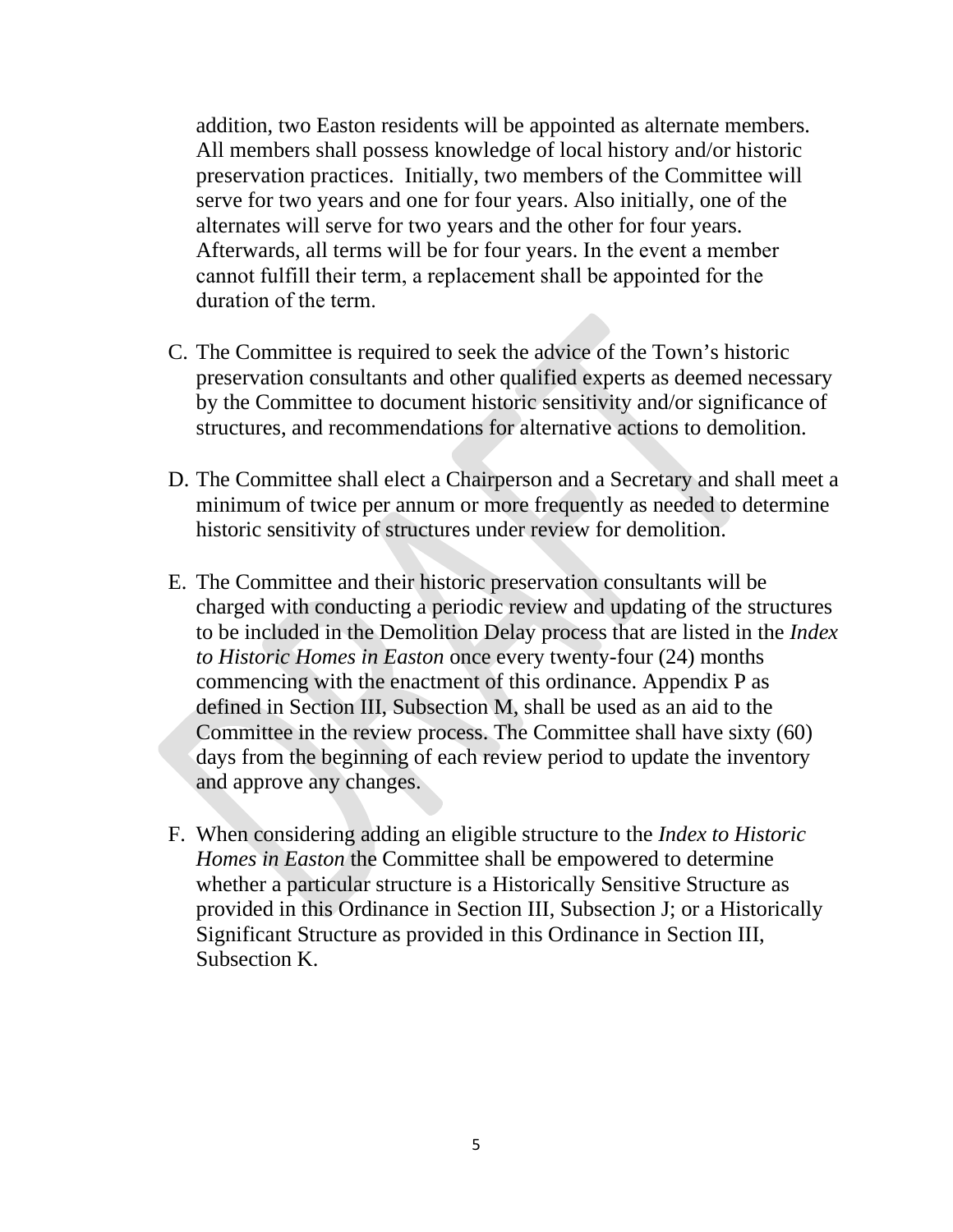#### **V. PROCEDURE**

- A. From the effective date of this Ordinance, the Building Official shall not issue any demolition permit for any building, structure, or any part thereof, except under the provisions outlined herein.
- B. Upon receipt and acceptance of an application for demolition by the Building Department, a 90-day waiting period (per CGS 29-406) shall begin, *only* if the structure in question is listed in the *Index to Historic Homes in Easton.* Structures not on that list are exempt from this ordinance and demolition permits shall be issued according to then current zoning regulations. The application shall be emailed by the Building Department to the Committee Chairman and Cc'd to the other members no later than the close of the following business day.
- C. The Committee shall request access from the applicant and their consultants to conduct documentary studies that include photographs.
- D. The Committee and their consultants shall have a maximum of 21 calendar days to document whether Historic Sensitivity or Significance still exists. Upon determination that a structure is no longer historically significant or sensitive, it shall then be documented and filed with the Building Department. After this 21-day period, or sooner, if possible, if no Historic Sensitivity or Significance still exists, the Committee will e-mail this determination to the Building Department and the application will be processed with no further delay.
- E. If Historic Sensitivity is confirmed, a written report documenting determination of Historic Sensitivity shall be e-mailed by the Committee to the Building Department.
- F. If Historic Sensitivity is documented, the Committee shall negotiate with the owner(s) during the remainder of the 90 days to achieve the purpose of this Ordinance as described in Section II, Subsection C.
- G. Whenever a structure is confirmed to possess Historic Sensitivity or Significance, the Committee may contact the Historical Society of Easton, the Connecticut Trust for Historic Preservation, and any other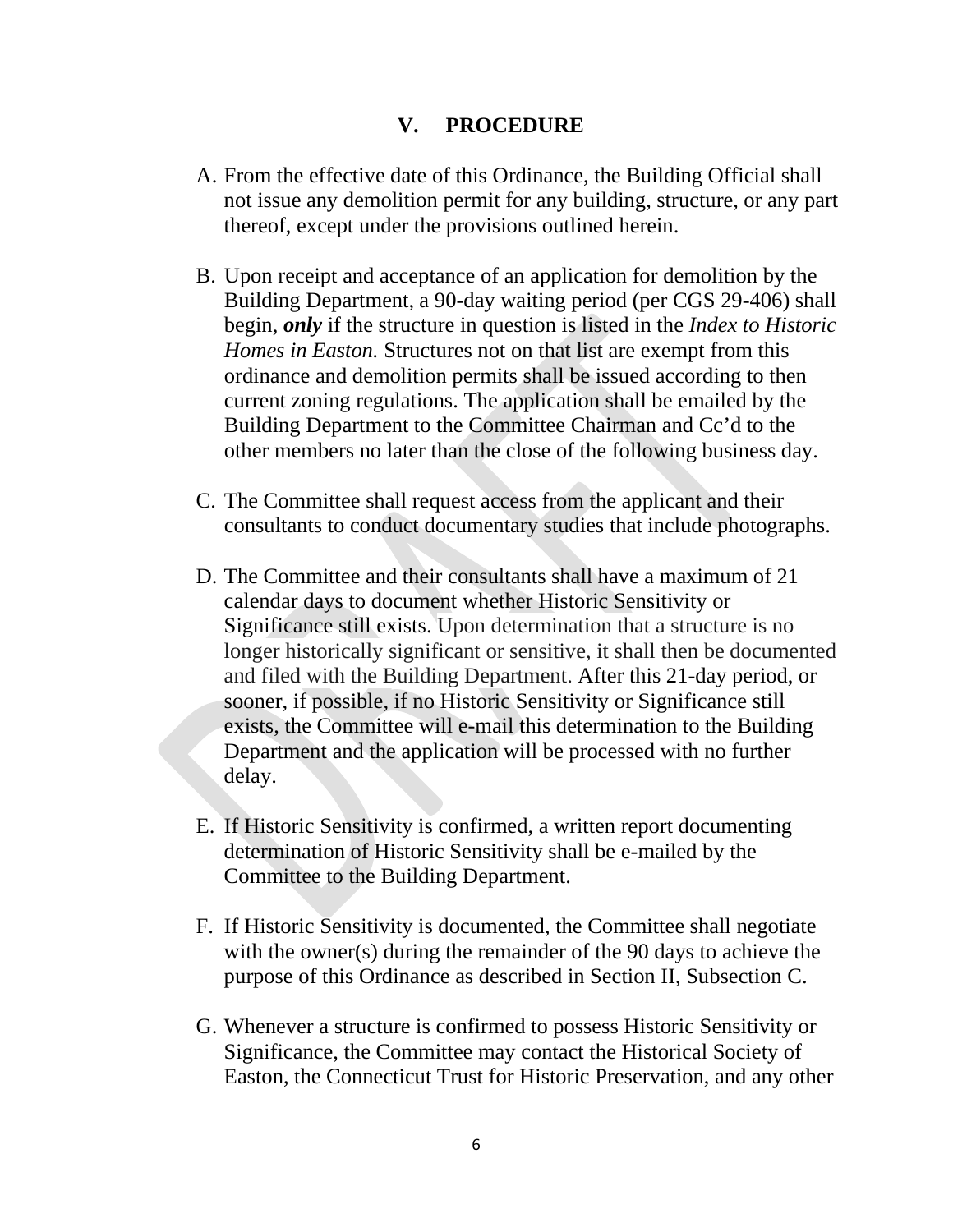pertinent groups deemed necessary for assistance in negotiating its preservation.

- H. Throughout the demolition delay period imposed under this Ordinance, the owner of record shall be required to secure and maintain the building or structure in a manner that minimizes the possibility of Demolition by Neglect as defined in Section III, Subsection H. Partial demolition including the removal of windows, doors, roofing, or any other building material is expressly prohibited during the demolition delay period.
- I. The owner(s) of a Historically Sensitive or Significant structure may consider alternatives to demolition (e.g., preservation, adaptive reuse, restoration, rehabilitation, relocation, or resale).
- J. Mitigation of demolition impact may include the detailed recording and documentation of historic features and significance along with accompanying photographs.

## **VI. EXCEPTIONS**

A. This Ordinance shall not apply to:

1. Applications for demolition due to a threat to public health; or

2. Emergency demolition orders issued by the Building Official due to a threat to public safety; or

3. Demolition required for the removal of a structure acquired by the Department of Transportation for a transportation project.

B. Pursuant to paragraphs A (1), A (2), and A (3) above, the Building Official shall submit a written report to the Committee detailing the condition of the building, structure, or part thereof and the basis for the official's decision.